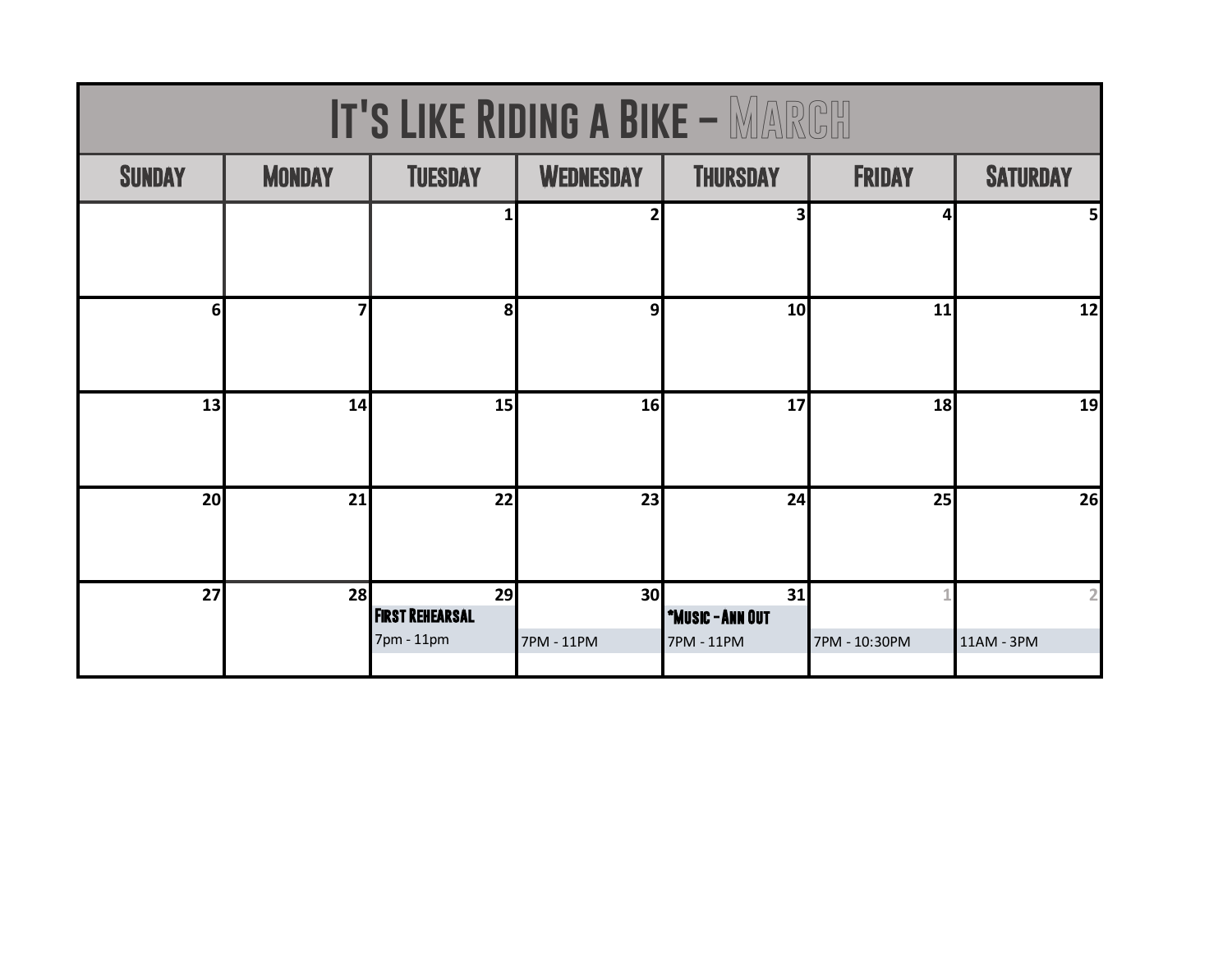| <b>IT'S LIKE RIDING A BIKE - APRIL</b> |                       |                                              |                              |                                              |                                            |                                             |  |
|----------------------------------------|-----------------------|----------------------------------------------|------------------------------|----------------------------------------------|--------------------------------------------|---------------------------------------------|--|
| <b>SUNDAY</b>                          | <b>MONDAY</b>         | <b>TUESDAY</b>                               | <b>WEDNESDAY</b>             | <b>THURSDAY</b>                              | <b>FRIDAY</b>                              | <b>SATURDAY</b>                             |  |
|                                        |                       |                                              |                              |                                              | 1<br>7PM - 10:30PM                         | <b>MONTE OUT</b><br>11AM - 3PM              |  |
| 3<br><b>DAY OFF</b>                    | 4<br><b>i</b> day off | 5<br>7PM - 11PM                              | 6 <sup>l</sup><br>7PM - 11PM | 7<br>7PM - 11PM                              | 8<br>7PM - 10:30PM                         | 9<br><b>KATIE OUT11AM-1PM</b><br>11AM - 3PM |  |
| 10<br><b>DAY OFF</b>                   | 11<br><b>DAY OFF</b>  | 12<br><b>7PM - 11PM</b>                      | 13<br>7PM - 11PM             | 14<br>7PM - 11PM                             | 15<br>TOOL QUAL 3PM - 5PM<br>7PM - 10:30PM | 16<br><b>*MUSIC - ANN OUT</b><br>11AM - 3PM |  |
| 17<br><b>DAY OFF</b>                   | 18<br>8PM - 11PM      | 19<br><b>BUILD NIGHT</b><br>6:30PM - 10:30PM | 20<br>7PM - 11PM             | 21<br>7PM - 11PM                             | 22<br>7PM - 10:30PM                        | 23<br><b>MONTE OUT</b><br>11AM - 3PM        |  |
| 24<br><b>DAY OFF</b>                   | 25<br><b>DAY OFF</b>  | 26<br><b>7PM - 11PM</b>                      | 27<br>7PM - 11PM             | 28<br><b>BUILD NIGHT</b><br>6:30PM - 10:30PM | 29<br><b>MONTE OUT</b><br>7PM - 11PM       | 30<br><b>DAY OFF</b>                        |  |